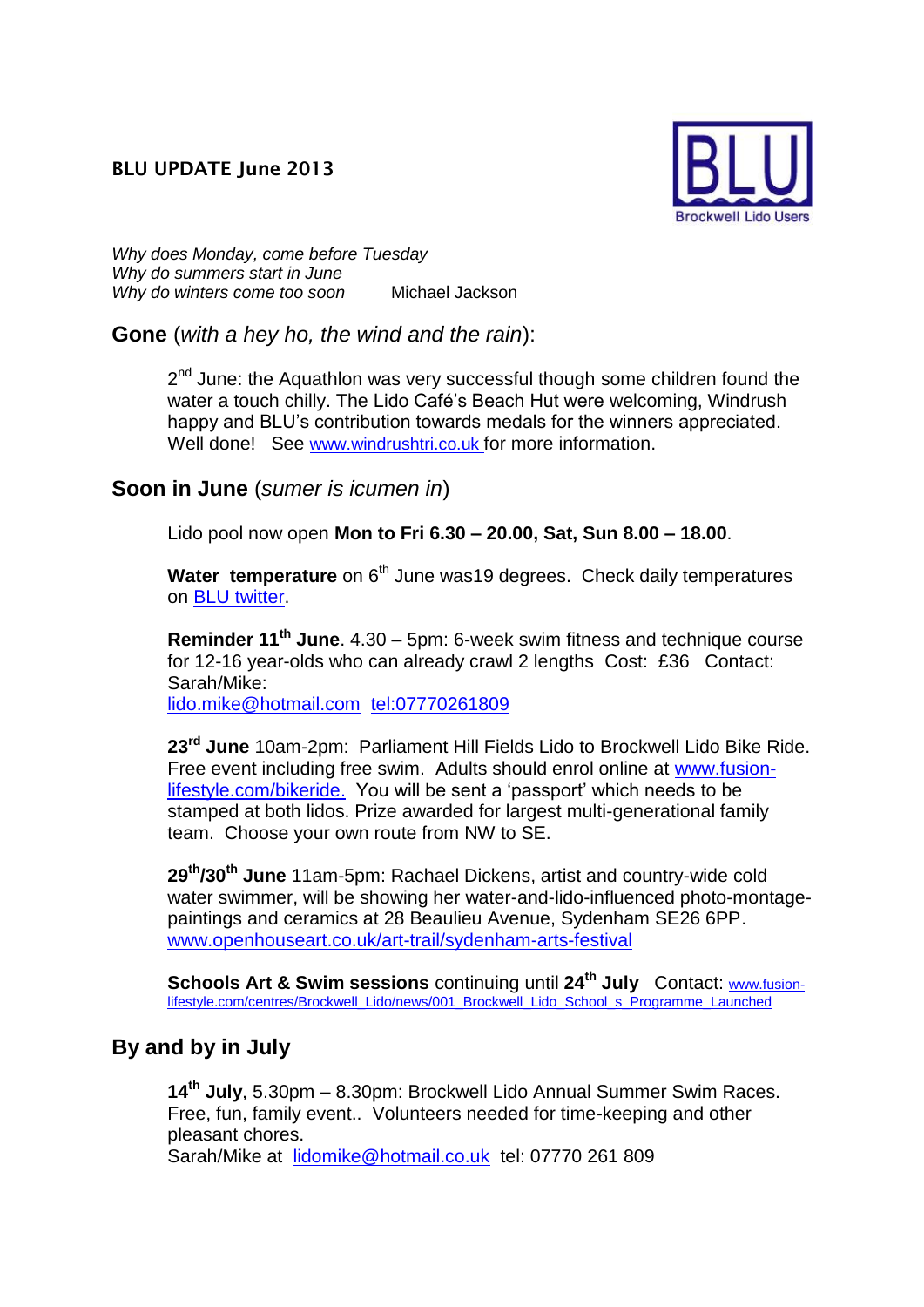**from 30th July**, 9am – 9.45am for six weeks: fitness and technique courses for adults who can swim two lengths. Cost £42

**from 30th July**, 10am – 10.30am: a similar course for people with disabilities aged 16 – 23 years. Cost £36 Contact Sarah/Mike at [lidomike@hotmail.co.uk](mailto:lidomike@hotmail.co.uk) tel: 07770261809 to sign up for these courses.

and:

look out for Films at the Lido: **Jaws (24th July)**, **Napoleon Dynamite (28th August)** & vote for your film of choice for **18th September.** Go to [www.thelunacinema.](http://www.thelunacinema/)com and click on Brockwell Lido to vote.

look out too for **Shiatsu by the pool** on sunny days from £18.

# **Lidoliaison**

#### **Wetside worries**:

shower shutdowns; tardy temperature tweets – these matters have all have been brought by BLU to the attention of Fusion management who promise action - shower retiling underway; timely tweets promised pronto and poolside shower re-piping done;

more lifeguards needed – contact Fusion if you have the qualification.

### **Gym jam**

did you tweet about TV deprivation? Don't fret! All fixed;

thunderous treadmill - engineers called in;

spin cycle awaits imminent engineer

#### **Spa spotlessness**

has finally been achieved thanks to cheerful, chatty, charming, competent cleaning person;

to improve safety in spa, CCTV is to be installed.

However

the water cannon are out of order – replacement pump ordered;

blockage found in pipes so spa pool requires drainage – 2/3 days work envisaged.